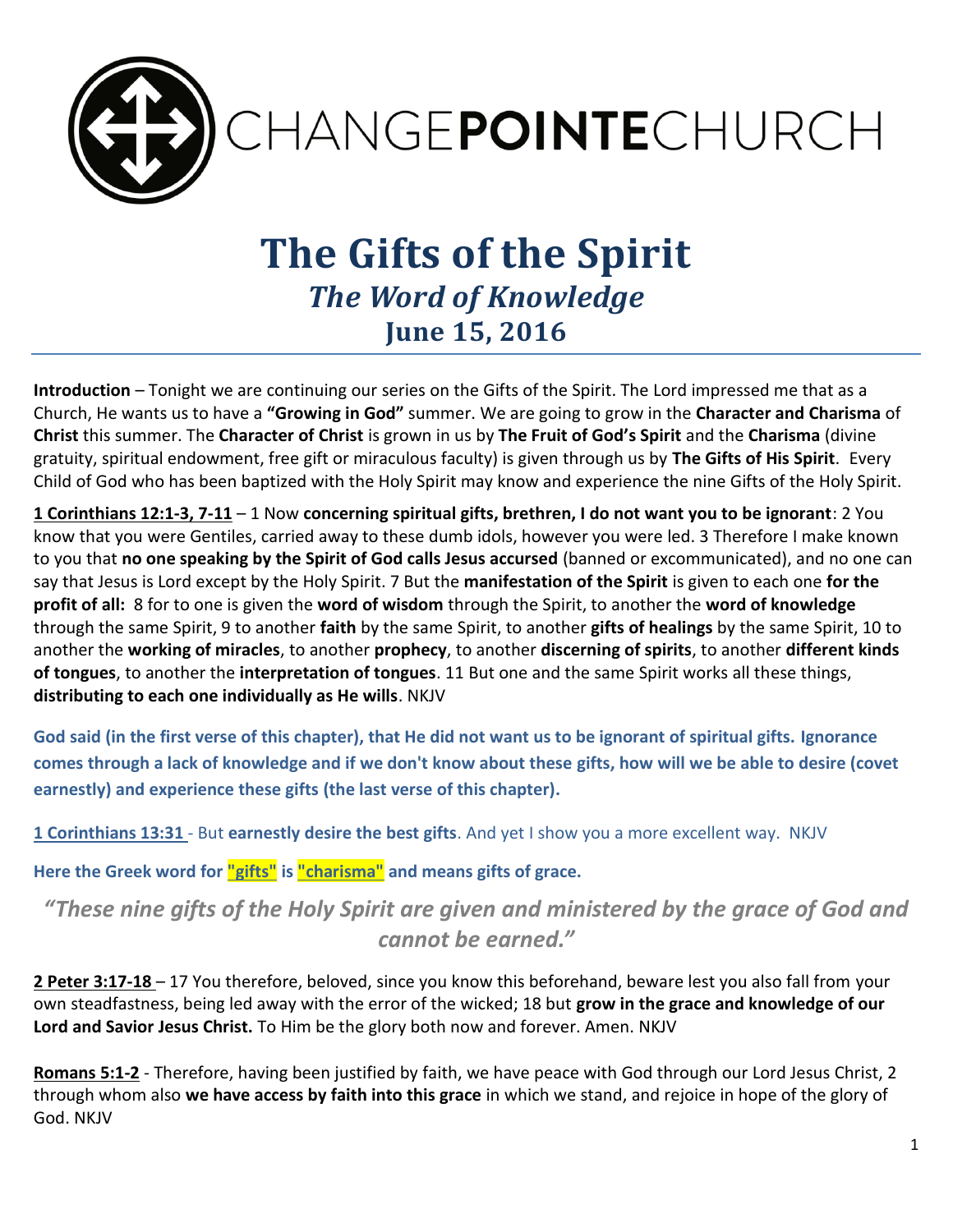- **I. There are Nine Gifts that are divided into three categories** 
	- **A. There are three revelation gifts, they reveal something**
		- **1. Word of Wisdom**
		- **2. Word of Knowledge**
		- **3. Discerning of Spirits**
	- **B. There are three Power Gifts, they do something** 
		- **1. Gift of Faith**
		- **2. Gifts of Healings**
		- **3. Working of Miracles**
	- **C. There are three Vocal Gifts, they say something**
		- **1. Gift of Prophecy**
		- **2. Divers kinds of Tongues**
		- **3. Interpretation of Tongues**

# **II. The Gifts of the Spirit are Distributed**

A. **According to the Will of God**

B. **1 Corinthians 12:11** - But one and the same **Spirit** works all these things, **distributing to each one individually as He wills**. NKJV

**C. To those who earnestly Desire them.**

D. **1 Corinthians 12:31 -** But **earnestly desire the best gifts**. And yet I show you a more excellent way.

**III. The Word of Knowledge**

**A. The Word of Knowledge is not the Gift of Knowledge.** 

**B.** The Word of **Knowledge** is a supernatural **revelation** by the Holy Ghost to us of certain facts in the **mind of God, or of things that are currently happening. God is all knowing (omniscient), but this gift of the spirit just releases a part of what He knows to us.** 

**C. The Word of Knowledge always speaks of the Present. It is Divine information imparted by God to us for a specific time and purpose to help us fulfill His will on this earth.** 

**D. The Word of Knowledge is not natural Knowledge; it is supernatural Knowledge concerning the plans and purposes in the mind of God.** 

**E. The Word of Knowledge can come through any of the revelation or Vocal Gifts, an Angel of God might even come and deliver a Word of Knowledge.**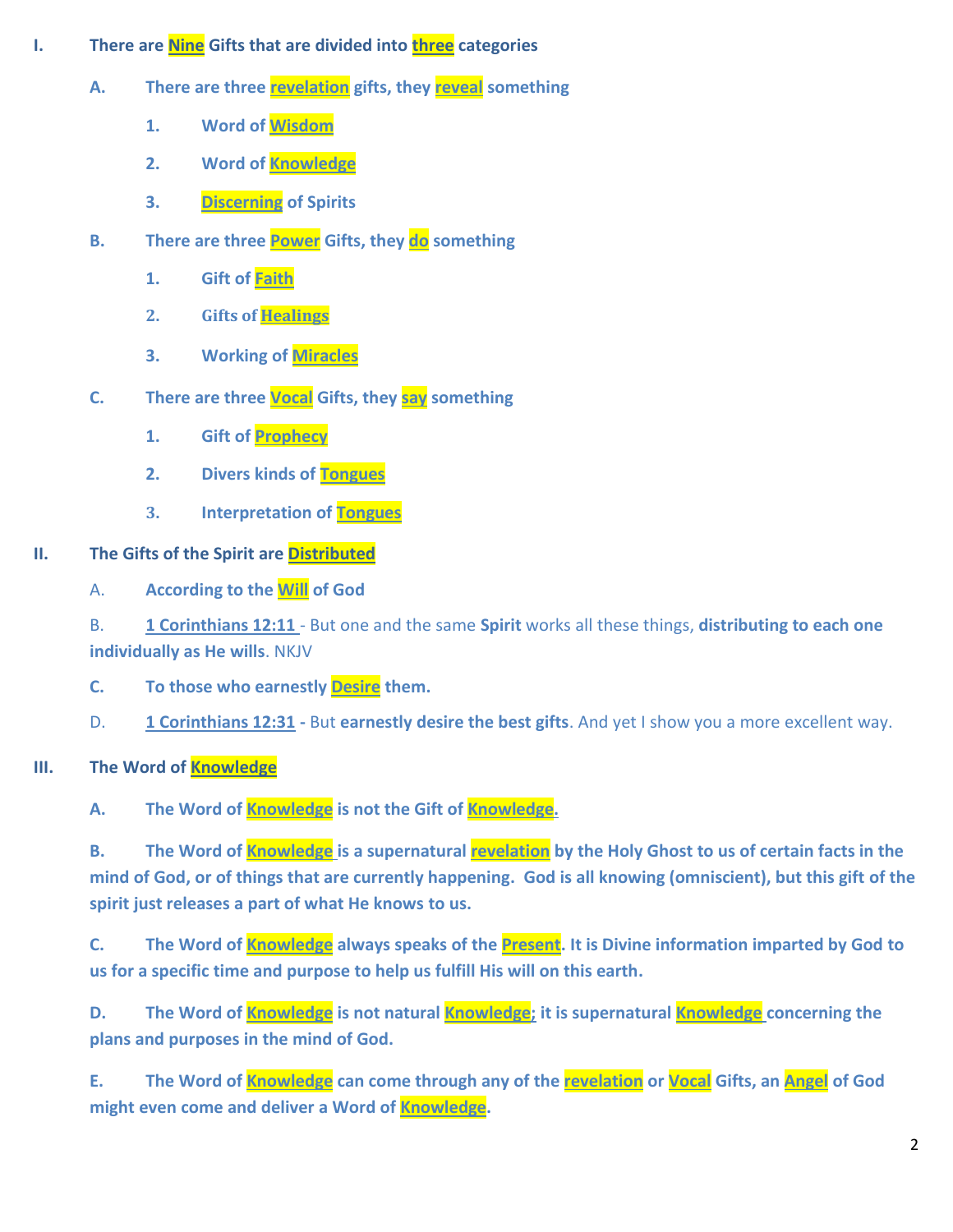### **IV. Scriptures Showing The Word of Knowledge in Action.**

### A. **The Lord gave Ahijah a Word of Knowledge about Jeroboam's wife.**

**1. 1 Kings 14:1-7 -** At that time Abijah the son of Jeroboam became sick. 2 And Jeroboam said to his wife, "Please arise, and **disguise yourself, that they may not recognize you** as the wife of Jeroboam, and go to Shiloh. Indeed, **Ahijah the prophet** is there, who told me that I would be king over this people. 3 Also take with you ten loaves, some cakes, and a jar of honey, and go to him; he will tell you what will become of the child." 4 And **Jeroboam's wife did so**; she arose and went to Shiloh, and came to the house of Ahijah. But **Ahijah could not see**, for his eyes were glazed by reason of his age. 5 Now **the LORD had said to Ahijah, "Here is the wife of Jeroboam, coming to ask you something about her son, for he is sick.** Thus and **thus you shall say to her** (Word of Knowledge); for it will be, when she comes in, that **she will pretend to be another woman**." 6 And so it was, when Ahijah heard the sound of her footsteps as she came through the door, he said, **"Come in, wife of Jeroboam. Why do you pretend to be another person?** (Word of Knowledge) For I have been sent to you with bad news (Word of Wisdom). NKJV

## **B. Jesus gave a Word of Knowledge to John.**

# **1. Jesus Revealed the Current Condition of the seven Churches that actually existed at that time in Asia Minor through a Word of Knowledge.**

**2. Revelation 1:10-20** - 10 **I was in the Spirit on the Lord's Day,** and I heard behind me a loud voice, as of a trumpet, 11 saying, "I am the Alpha and the Omega, the First and the Last," and, "What you see, write in a book and send it to **the seven churches which are in Asia: to Ephesus, to Smyrna, to Pergamos, to Thyatira, to Sardis, to Philadelphia, and to Laodicea.**"(Revelation Chapters 2 & 3 describes the State of those Churches) 12 Then I turned to see the voice that spoke with me. And having turned I saw seven golden lampstands, 13 and in the midst of the seven lampstands One like the Son of Man, clothed with a garment down to the feet and girded about the chest with a golden band. 14 His head and hair were white like wool, as white as snow, and His eyes like a flame of fire; 15 His feet were like fine brass, as if refined in a furnace, and His voice as the sound of many waters; 16 He had in His right hand seven stars, out of His mouth went a sharp two-edged sword, and His countenance was like the sun shining in its strength. 17 And when I saw Him, I fell at His feet as dead. But He laid His right hand on me, saying to me, "Do not be afraid; I am the First and the Last. 18 I am He who lives, and was dead, and behold, I am alive forevermore. Amen. And I have the keys of Hades and of Death. 19 **Write the things which you have seen, and the things which are** (Word of Knowledge), and the things which will take place after this (Word of Wisdom). 20 The mystery of the seven stars which you saw in My right hand, and the seven golden lampstands: **The seven stars are the angels of the seven churches, and the seven lampstands which you saw are the seven churches.**

### **C. God Gave Peter a Word of Knowledge.**